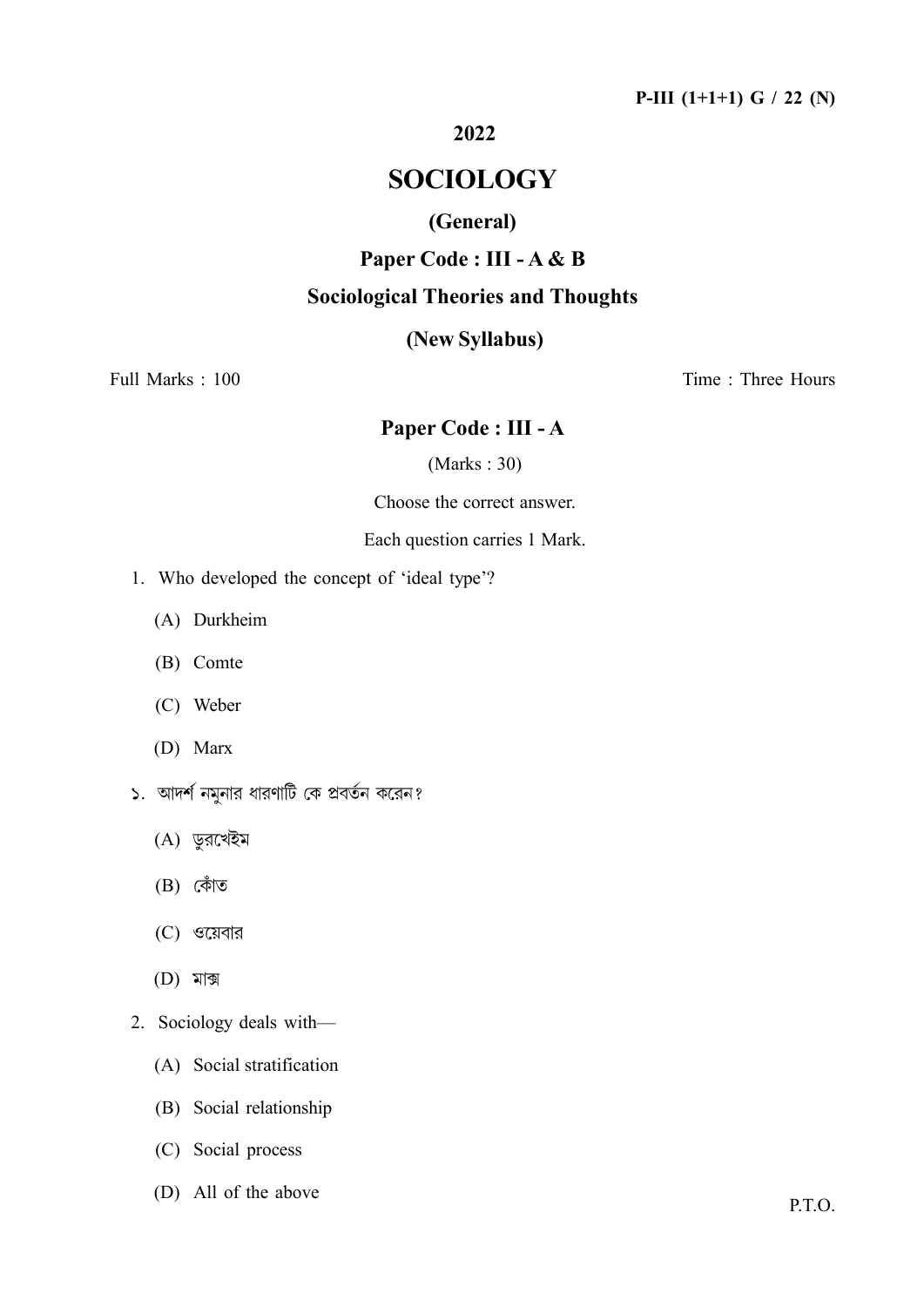- ( 2 )
- $\lambda$ . সমাজতত্ত্ব আলোচনা করে—
	- (A)
	- (B) সামাজিক সম্পৰ্ক
	- (C) সামাজিক প্রক্রিয়া
	- (D) উপরের সবকটি
- 3. Who wrote the book "The Suicide"?
	- (A) Weber
	- (B) Spencer
	- (C) Marx
	- (D) Durkheim
- ৩. "দি স্যুইসাইড" গ্রন্থটি কে রচনা করেন?
	- $(A)$  ওয়েবার
	- (B) স্পেনসার
	- $(C)$  মার্ক্স
	- (D) ডুরখেইম
- 4. Who classified sociology as "social staties and social dynamics"?
	- (A) Spencer
	- (B) Comte
	- (C) Weber
	- (D) Parsons
- ৪. সমাজতত্ত্বকে 'সামাজিক স্থিতিবিদ্যা ও সামাজিক গতিবিদ্যা' হিসেবে কে বিভক্ত করেছেন?
	- (A) স্পেনসার
	- (B)
	- (C) ওয়েবার
	- (D)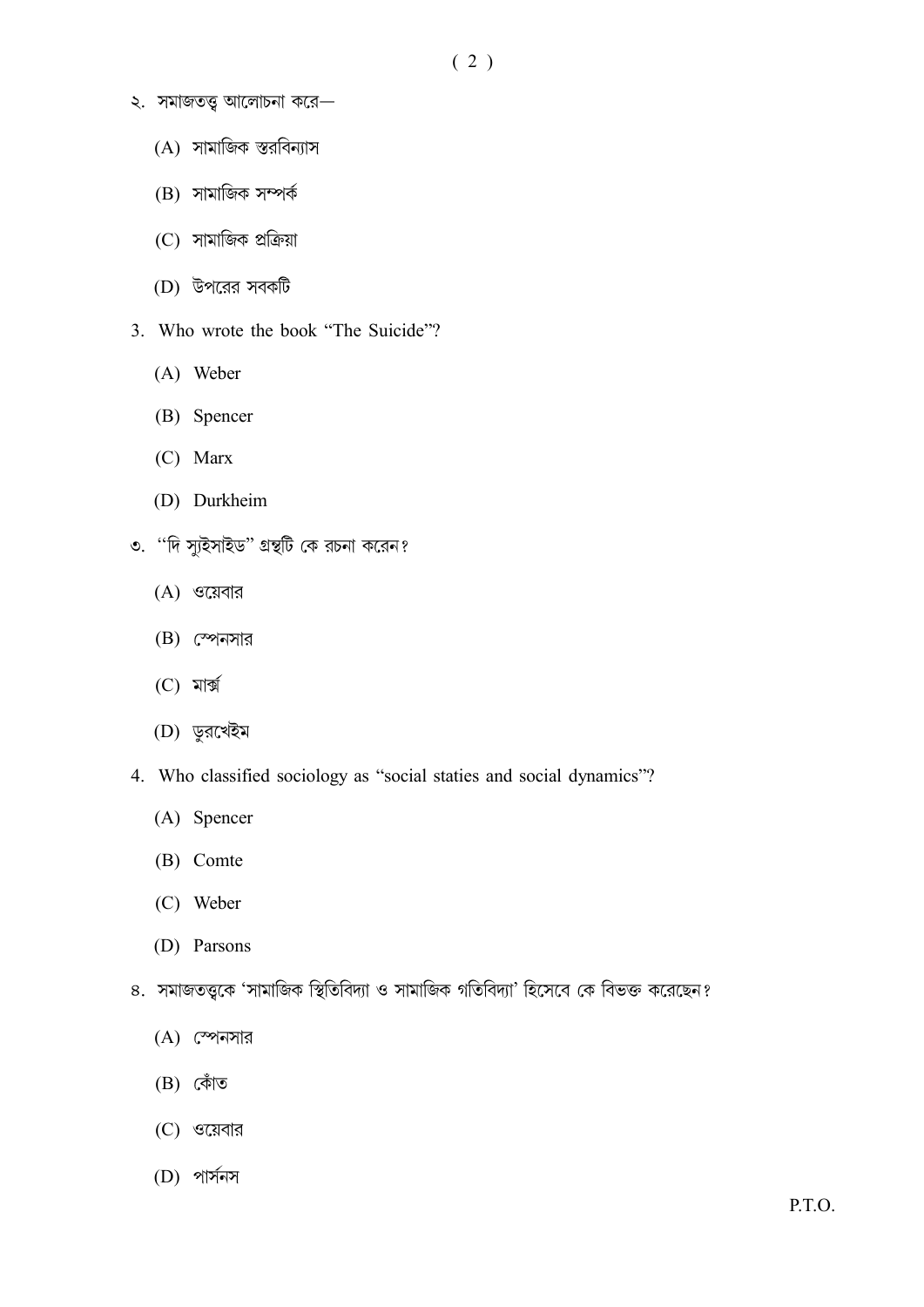- 5. Who gave the concept of 'I' and 'Me'?
	- (A) H. Blumer
	- (B) C. H. Cooley
	- (C) G. H. Mead
	- (D) G. Simmel
- $\alpha$ . 'I' এবং 'Me' ধারণাগুলির প্রবর্তক কে?
	- $(A)$  ব্লুমার
	- $(B)$  কুলি
	- $(C)$  মিড
	- (D)
- 6. The concept of historical materialism was developed by—
	- (A) Durkheim
	- (B) Comte
	- (C) Marx
	- (D) Weber
- ৬. ঐতিহাসিক বস্তুবাদের ধারণাটির উদ্ভাবক—
	- (A) ডুরখেইম
	- (B)
	- $(C)$  মাৰ্ক্স
	- (D)
- 7. Who among the following is not attached with conflict theory?
	- (A) Marx
	- (B) Dahrendorf
	- (C) Comte
	- (D) Coser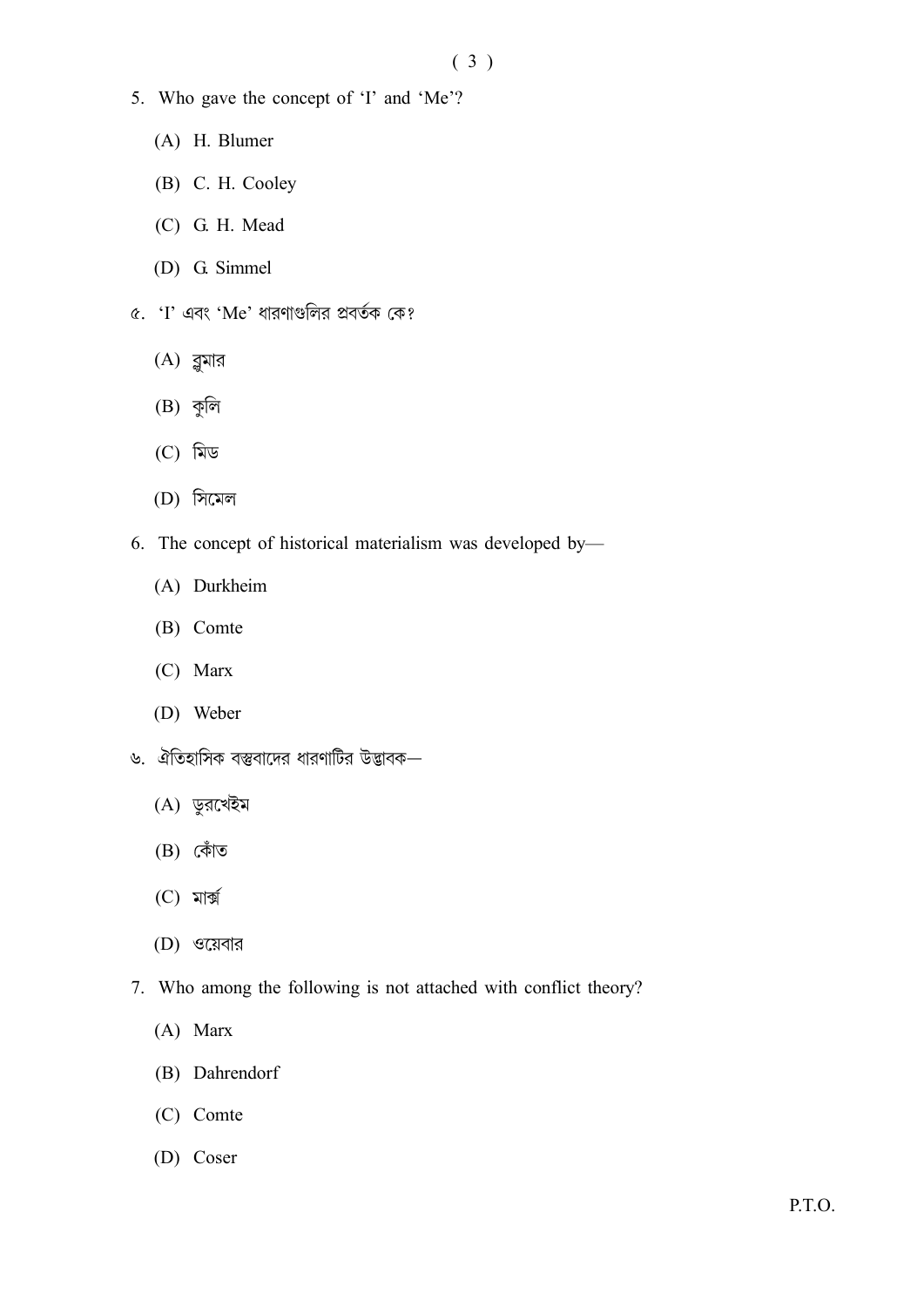- ৭. নিম্নলিখিত চিন্তাবিদদের মধ্যে কে দ্বান্দ্বিক তত্ত্বের সাথে যুক্ত নন?
	- $(A)$  মাৰ্ক্স
	- $(B)$  ডারেনডর্ফ
	- (C)
	- (D)
- 8. 'Looking-glass self' is associated with—
	- (A) Mead
	- (B) Cooley
	- (C) Blumer
	- (D) Spencer
- ৮. আত্মদর্পণ ধারণাটির সাথে যুক্ত—
	- (A)
	- $(B)$  কুলি
	- $(C)$  ব্লুমার
	- (D)
- 9. Who is the proponent of 'Middle Range Theory'?
	- (A) P. Sorokin
	- (B) R. K. Merton
	- (C) A. Comte
	- (D) Weber
- ৯. মধ্যবর্ত্তী তত্ত্বের প্রবর্তক কে?
	- (A)
	- $(B)$  মাৰ্টন
	- (C)
	- (D)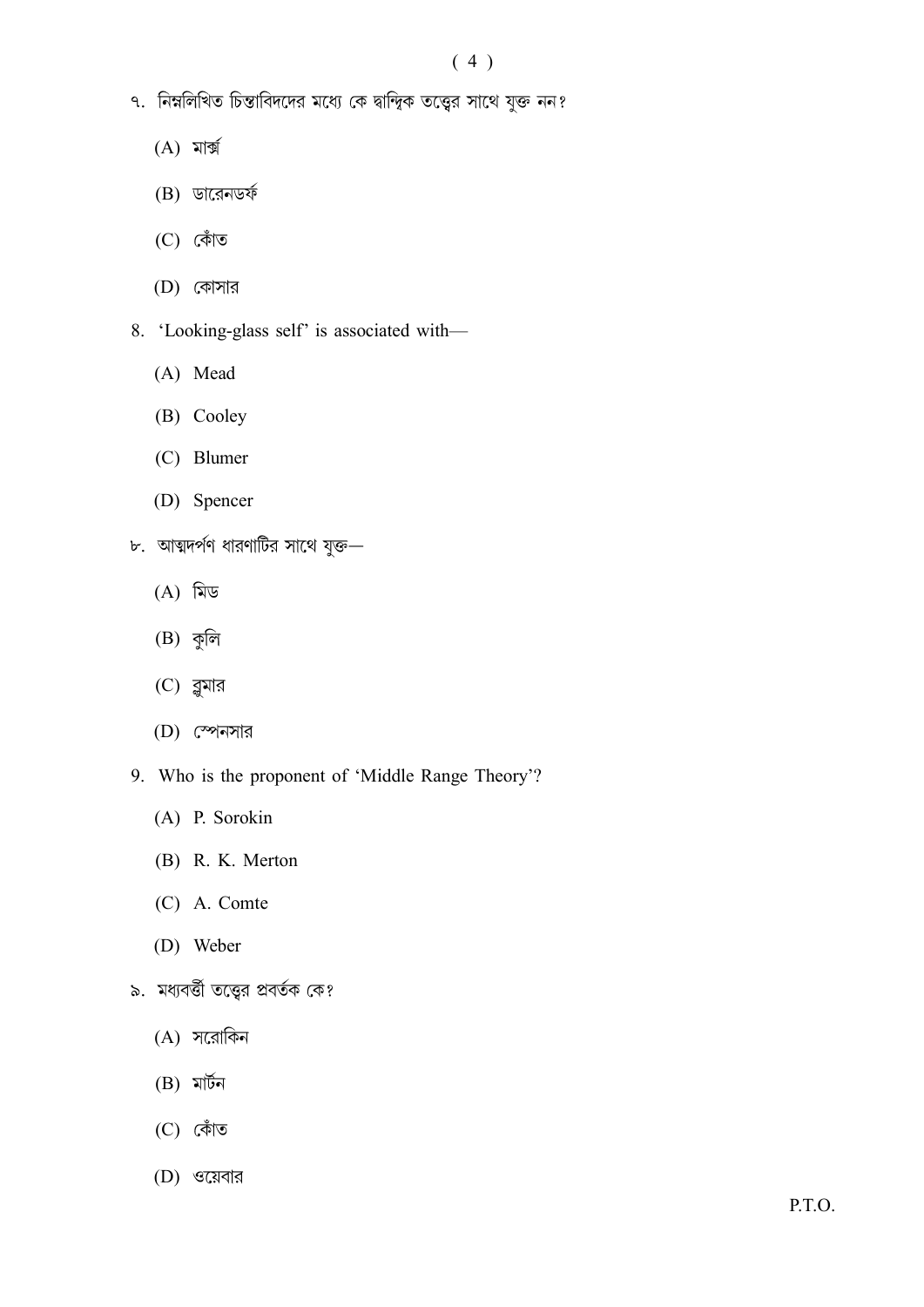- 10. The concept of I.C.A is given by—
	- (A) Marx
	- (B) Coser
	- (C) Dahrendorf
	- (D) Morgan
- $\circ$ . I.C.A. ধারণাটির প্রবর্তক—
	- $(A)$  মাৰ্ক্স
	- (B) কোসার
	- (C) ডারেনডর্ফ
	- (D)
- 11. Who compared society with organism?
	- (A) Spencer
	- (B) Parsons
	- (C) Pareto
	- (D) Durkheim
- ১১. কে সমাজকে জীবদেহের সঙ্গে তুলনা করেছেন?
	- (A) স্পেনসার
	- $(B)$  পার্সনস
	- (C) প্যারেটো
	- (D)
- 12. The concept 'Verstechen' is associated with—
	- (A) Durkheim
	- (B) Marx
	- (C) Comte
	- (D) Weber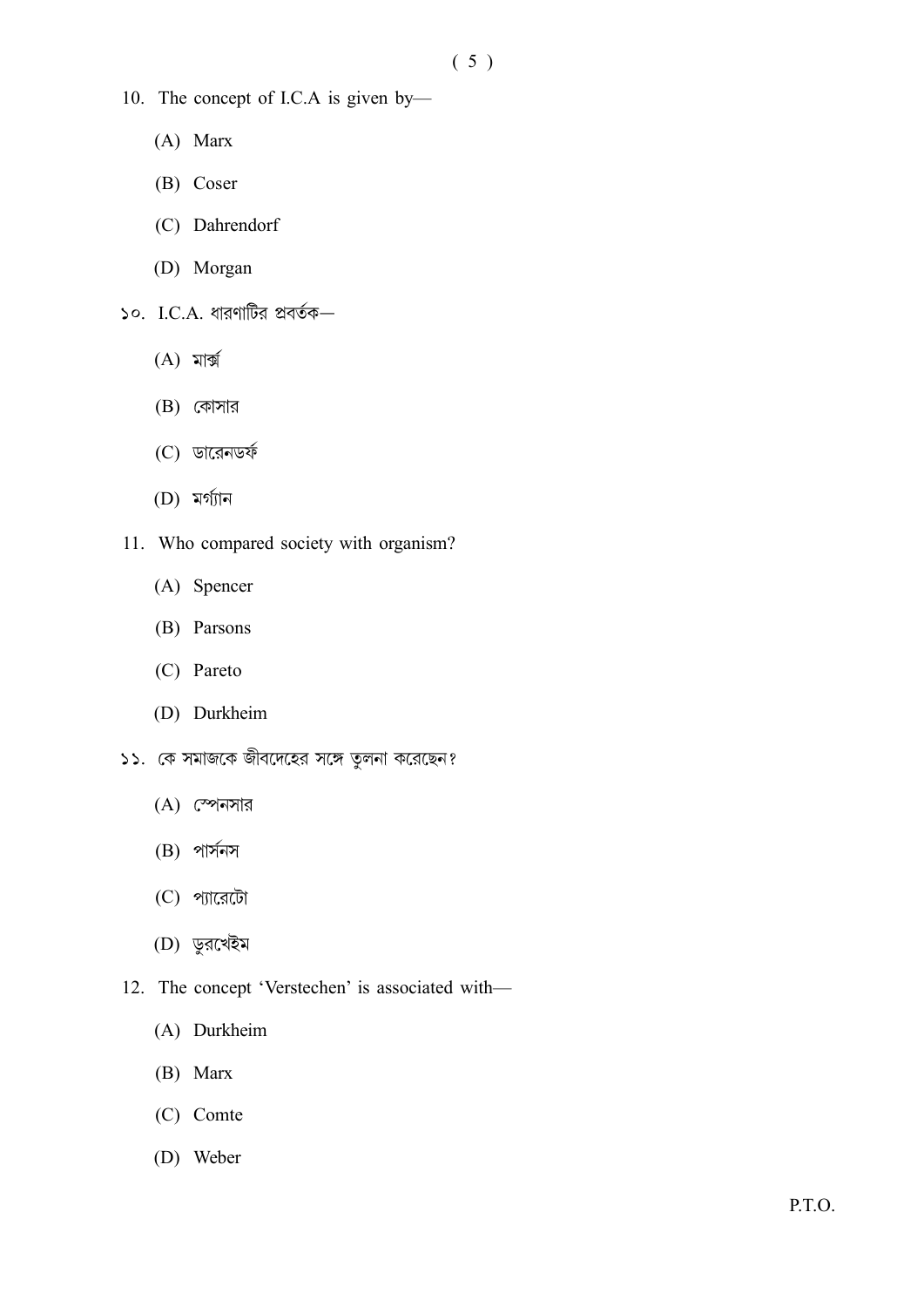- ( 6 )
- $\sim$ ২. ভার্স্টিহেন ধারণাটির সঙ্গে যুক্ত—
	- (A) ডুরখেইম
	- $(B)$  মাৰ্ক্স
	- (C)
	- (D) ওয়েবার
- 13. The concept of 'Rural Reconstruction' is associated with—
	- (A) Rabindranath Tagore
	- (B) Vidyasagar
	- (C) Gandhi
	- (D) Rammohan
- $\circ$ . 'গ্রামীণ পুনর্গ $\delta$ ন' ধারণাটি যুক্ত—
	- (A) রবীন্দ্রনাথ ঠাকুর
	- (B)
	- $(C)$  গান্ধী
	- (D)
- 14. Who has spoken about 'Village Swaraj'?
	- (A) Gandhiji
	- (B) Rabindranath Tagore
	- (C) Vidyasagar
	- (D) Vivekananda
- ১৪. 'গ্রাম-স্বরাজের' কথা কে বলেছেন?
	- $(A)$  গান্ধীজি
	- (B) রবীন্দ্রনাথ ঠাকুর
	- (C)
	- (D)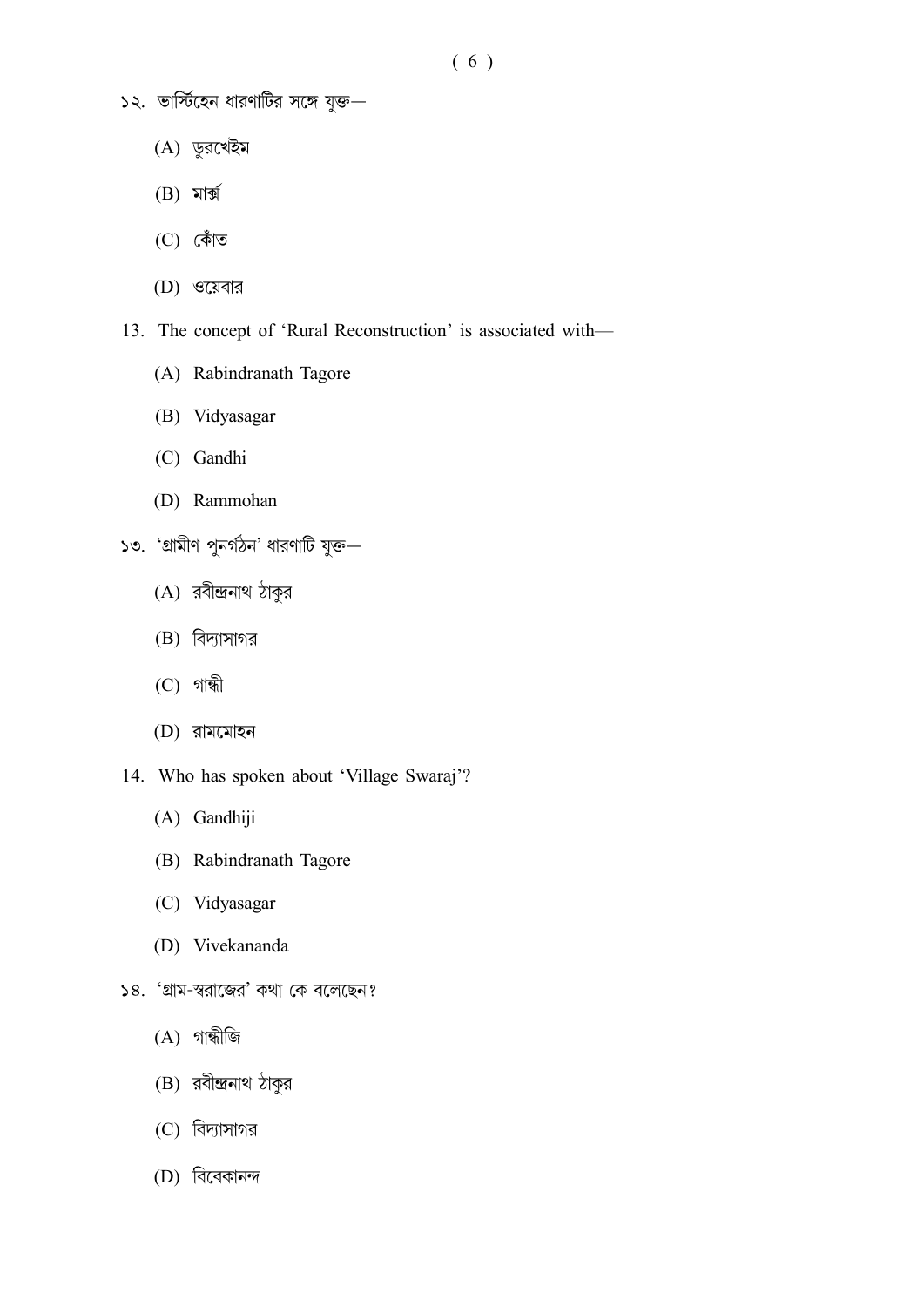- 15. Who was the founder of Viswa-Bharati?
	- (A) Rabindranath Tagore
	- (B) Vidyasagar
	- (C) Gandhiji
	- (D) None of the above
- ১৫. বিশ্বভারতীর প্রতিষ্ঠাতা কে?
	- (A) রবীন্দ্রনাথ ঠাকুর
	- (B)
	- (C)
	- (D) উপরের কেউ না
- 16. "Sociology is the queen of all sciences"—Who said this?
	- (A) Marx
	- (B) Weber
	- (C) Durkheim
	- (D) Comte
- ১৬. "সমাজতত্ত সব বিজ্ঞানের রাণী"—কে এই কথা বলেছেন?
	- $(A)$  মাৰ্ক্স
	- $(B)$  ওয়েবার
	- (C) ডুরখাইম
	- (D)
- 17. Who used the term 'social physics'?
	- (A) Merton
	- (B) Parsons
	- (C) Comte
	- (D) Spencer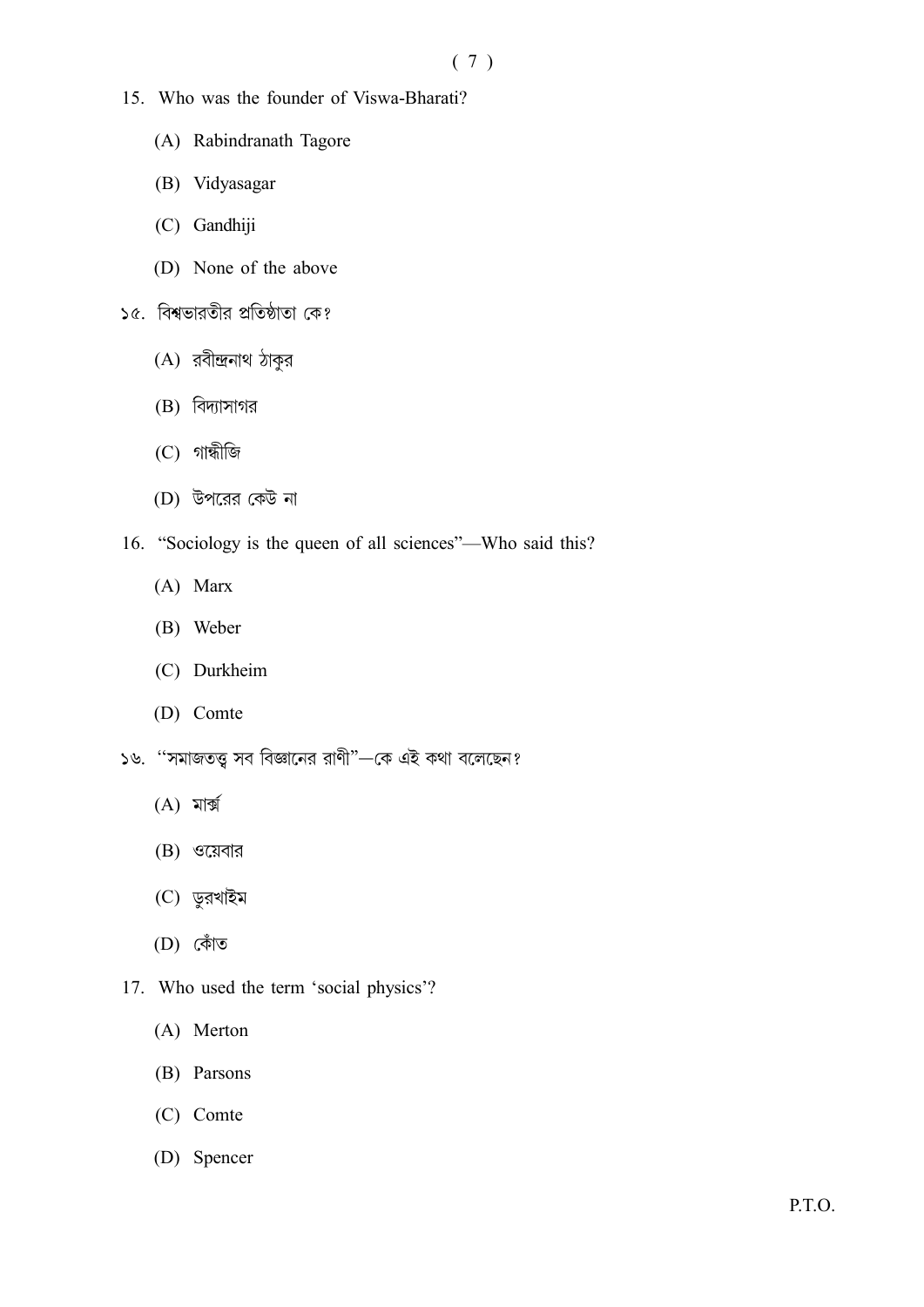- ১৭. 'সামাজিক পদার্থবিদ্যা' ধারণাটি কে ব্যবহার করেছিলেন?
	- $(A)$  মাৰ্টন
	- $(B)$  পারসন্স
	- (C)
	- (D)
- 18. Which class belongs to Capitalist society according to Marx?
	- (A) Bourgeoisie
	- (B) Serf
	- (C) Slave
	- (D) None of the above
- ১৮. মার্ক্সের মতে পুঁজিবাদী সমাজে কোন শ্রেণীর উপস্থিতি দেখতে পাওয়া যায়?
	- (A) বুর্জোয়া
	- (B) ভূমিদাস
	- (C)
	- (D) উপরের কোনটিই নয়
- 19. Who has written the book "The Protestant Ethic and the Spirit of Capitalism"?
	- (A) Weber
	- (B) Pareto
	- (C) Merton
	- (D) Park
- "The Protestant Ethic and the Spirit of Capitalism"
	- (A) ওয়েবার
	- $(B)$  পারেটো
	- $(C)$  মাৰ্টন
	- (D)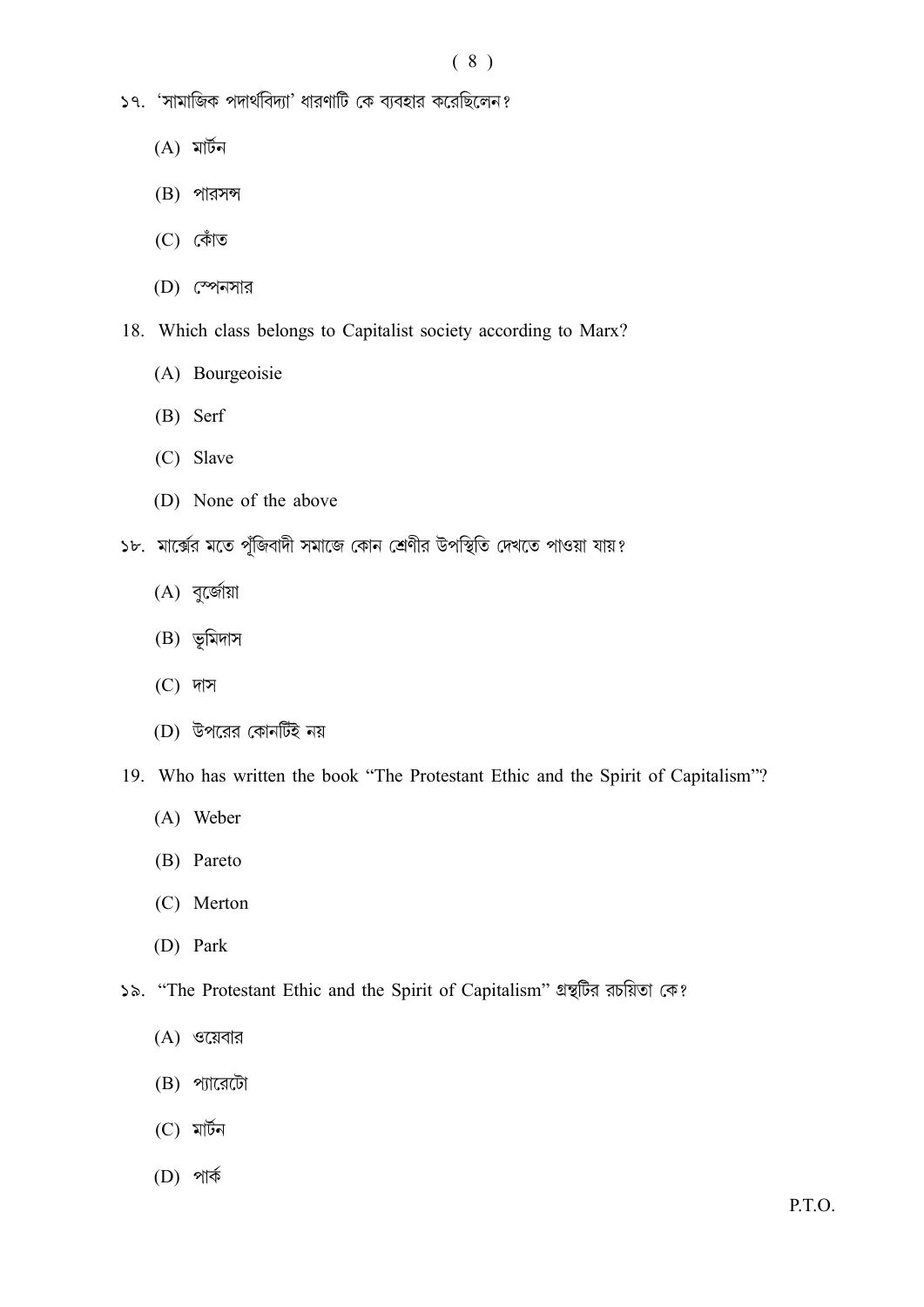- 20. Who has written the book "Das Capital"?
	- (A) Mead
	- (B) Marx
	- (C) Moreno
	- (D) Giddens
- ২০. "Das Capital" গ্রন্থটির রচয়িতা কে?
	- $(A)$  মীড
	- $(B)$  মাৰ্ক্স
	- (C)
	- (D)
- 21. Which reformer is associated with widow re-marriage?
	- (A) Vidyasagar
	- (B) N. K. Bose
	- (C) D. P. Mukherjee
	- (D) G. S. Ghurye
- ২১. কোন সংস্কারক বিধবা বিবাহের সঙ্গে সম্পর্কিত?
	- (A)
	- (B) এন. কে. বোস
	- (C) ডি. পি. মুখার্জী
	- (D) জি. এস. ঘুরে
- 22. Who among the following is associated with Abolition of Sati?
	- (A) D. P. Mukherjee
	- (B) Rabindranath Tagore
	- (C) Rammohan Roy
	- (D) None of the above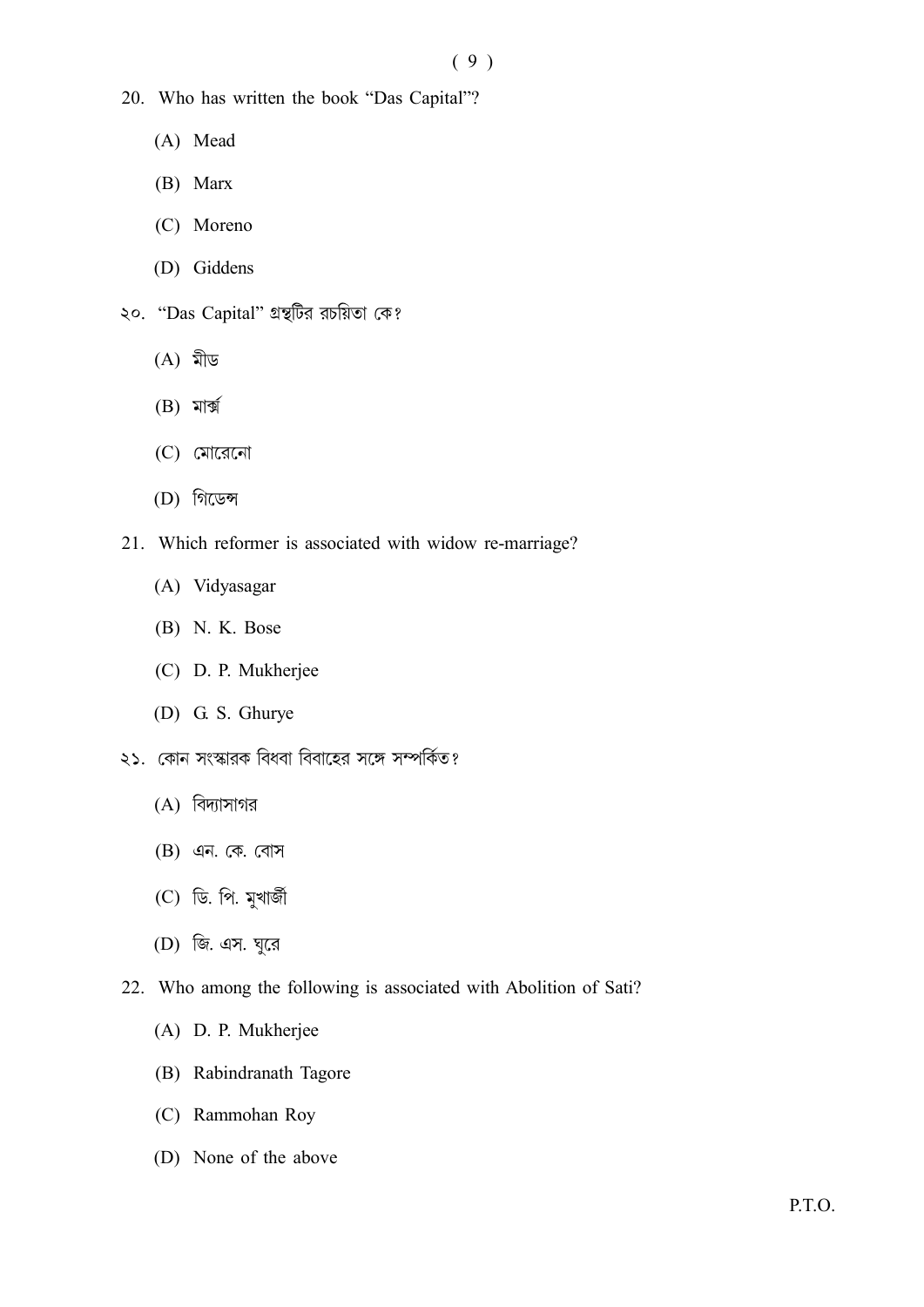- ২২. নিম্নলিখিতদের মধ্যে কে সতীদাহ রদের সঙ্গে সংযুক্ত?
	- (A) ডি. পি. মুখার্জী
	- (B) রবীন্দ্রনাথ ঠাকুর
	- (C)
	- (D)
- 23. Who wrote the book 'Indian Village'?
	- (A) M. N. Srinivas
	- (B) McKim Marriot
	- (C) D. P. Mukherjee
	- (D) S. C. Dube
- ২৩. 'ইন্ডিয়ান ভিলেজ' গ্রন্থটির লেখক কে?
	- (A) এম. এন শ্রীনিবাস
	- (B) ম্যাকিম ম্যারিওট
	- (C) ডি. পি. মুখার্জী
	- (D) এস. সি. দুবে
- 24. Coser is known as—
	- (A) functional conflict theorist
	- (B) critical theorist
	- (C) stucturalist theorist
	- (D) none of the above
- ২৪. কোজার হিসাবে পরিচিত।
	- (A) ক্রিয়াবাদী দ্বন্দু তাত্ত্বিক
	- (B) সমালোচনামুখী তাত্ত্বিক
	- (C) কাঠামোবাদী তাত্ত্বিক
	- (D)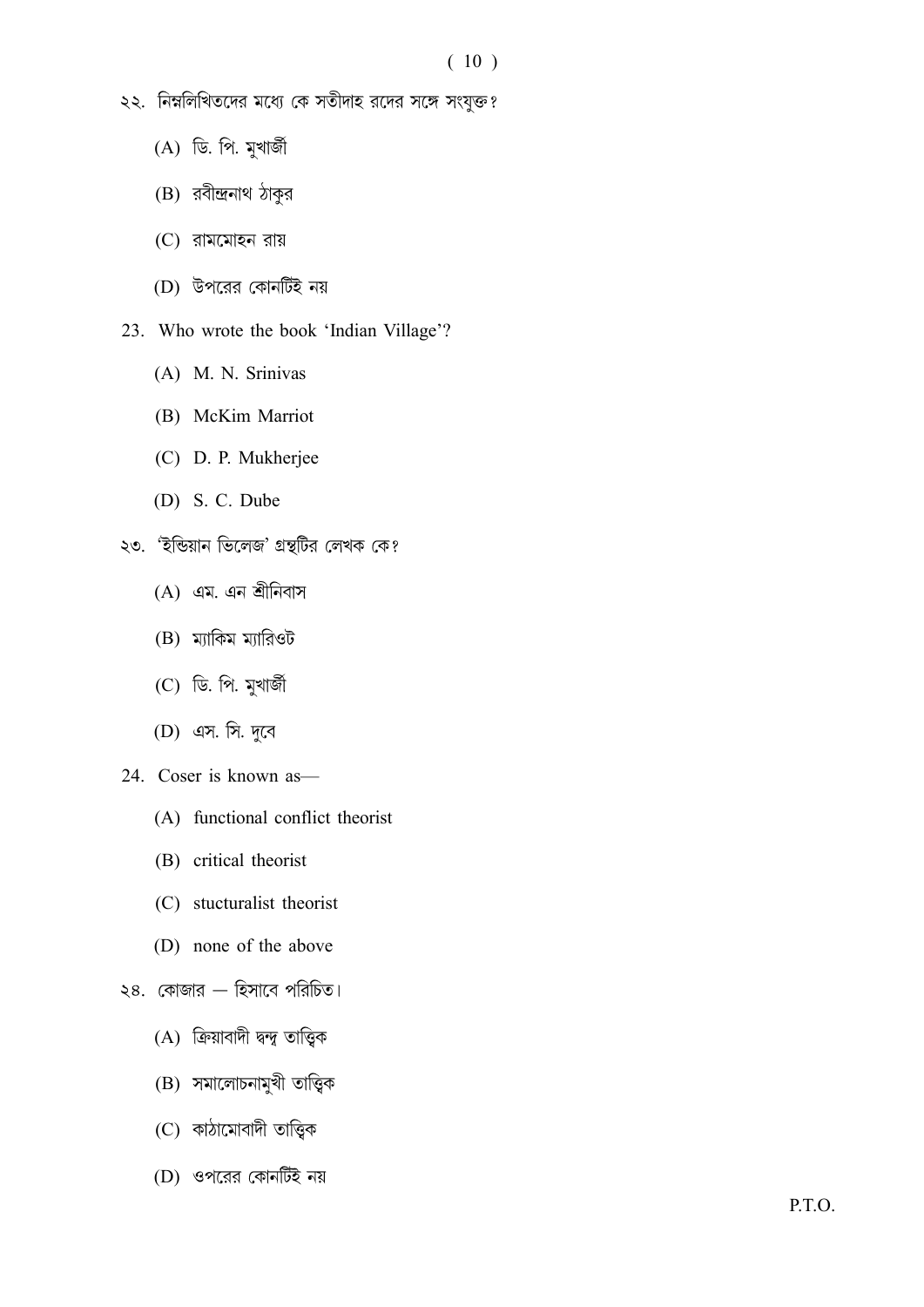- 25. Who has developed the A.G.I.L. model?
	- (A) Parsons
	- (B) Weber
	- (C) Coser
	- (D) Thomas
- ২৫. A.G.I.L. নক্শার প্রবর্তক কে?
	- (A)
	- $(B)$  ওয়েবার
	- $(C)$  কোজার
	- (D)
- 26. Who among the following theorist is associated with symbolic interactionism?
	- (A) Mead
	- (B) Marx
	- (C) Merton
	- (D) Comte
- ২৬. নিম্নলিখিত তাত্ত্বিকদের মধ্যে কে প্রতীকী মিথস্ক্রিয়াবাদের সঙ্গে যুক্ত?
	- $(A)$  মীড
	- $(B)$  মাৰ্ক্স
	- $(C)$  মাৰ্টন
	- (D)
- 27. Who has developed the idea of 'manifest function'?
	- (A) Comte
	- (B) Giddens
	- (C) Durkheim
	- (D) Merton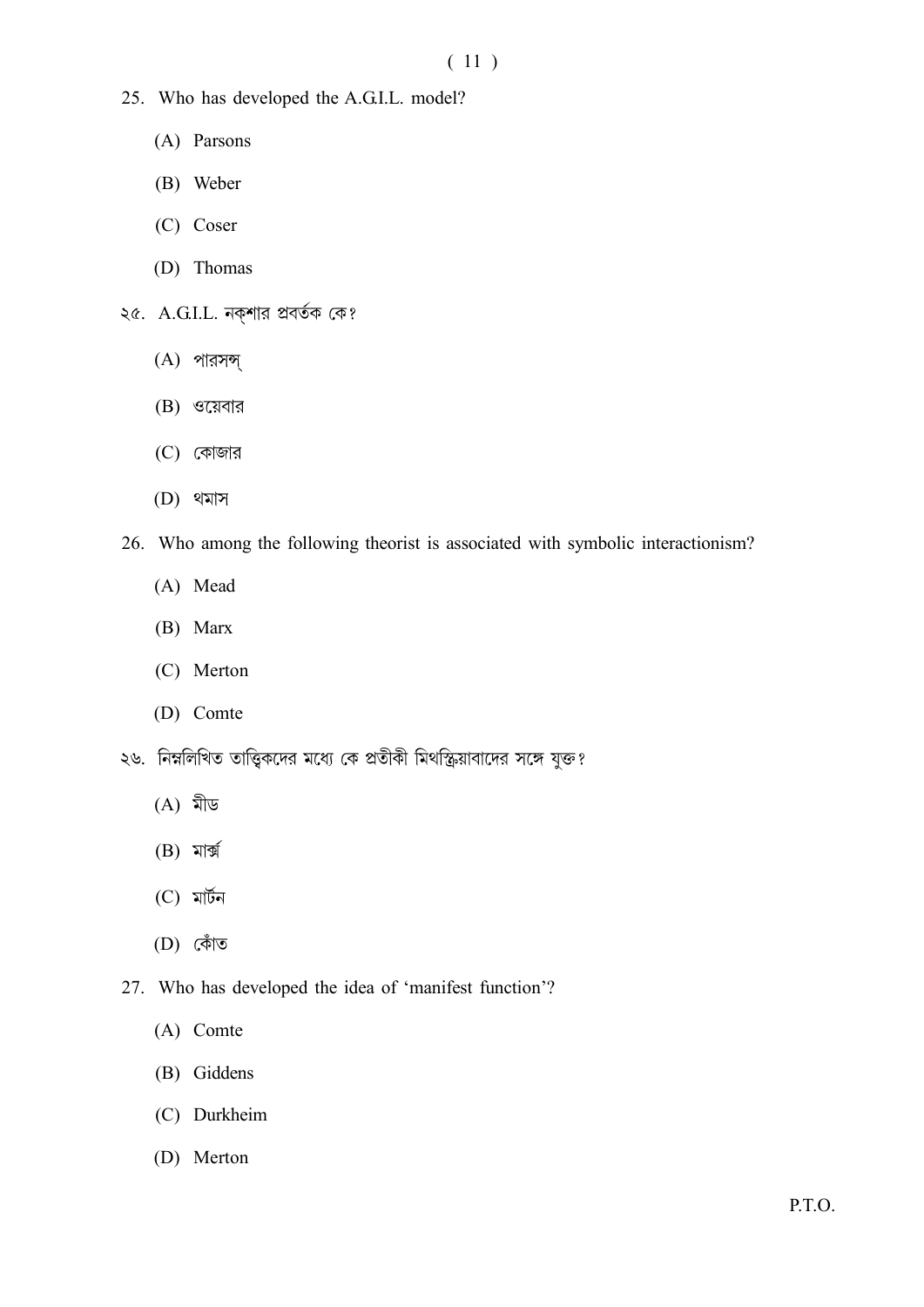- ২৭. 'প্রকট ক্রিয়া' ধারণাটিকে কে বিকশিত করেছিলেন?
	- (A)
	- (B)
	- (C) ডুরখাইম
	- (D)
- 28. Who among the following theorist is associated with exchange theory?
	- (A) Homans
	- (B) Spencer
	- (C) Pareto
	- (D) Marx
- ২৮. নিম্নলিখিত তাত্ত্বিকদের মধ্যে কোন তাত্ত্বিক বিনিময় তত্ত্বের সঙ্গে যুক্ত?
	- (A)
	- (B) স্পেনসার
	- (C) প্যারেটো
	- (D)
- 29. Herbert Spencer was a —— Philosopher.
	- (A) British
	- (B) German
	- (C) Indian
	- (D) Italian
- ২৯. হারবার্ট স্পেনসার একজন —— দার্শনিক ছিলেন।
	- $(A)$  ৱিটিশ
	- $(B)$  জাৰ্মান
	- (C)
	- (D)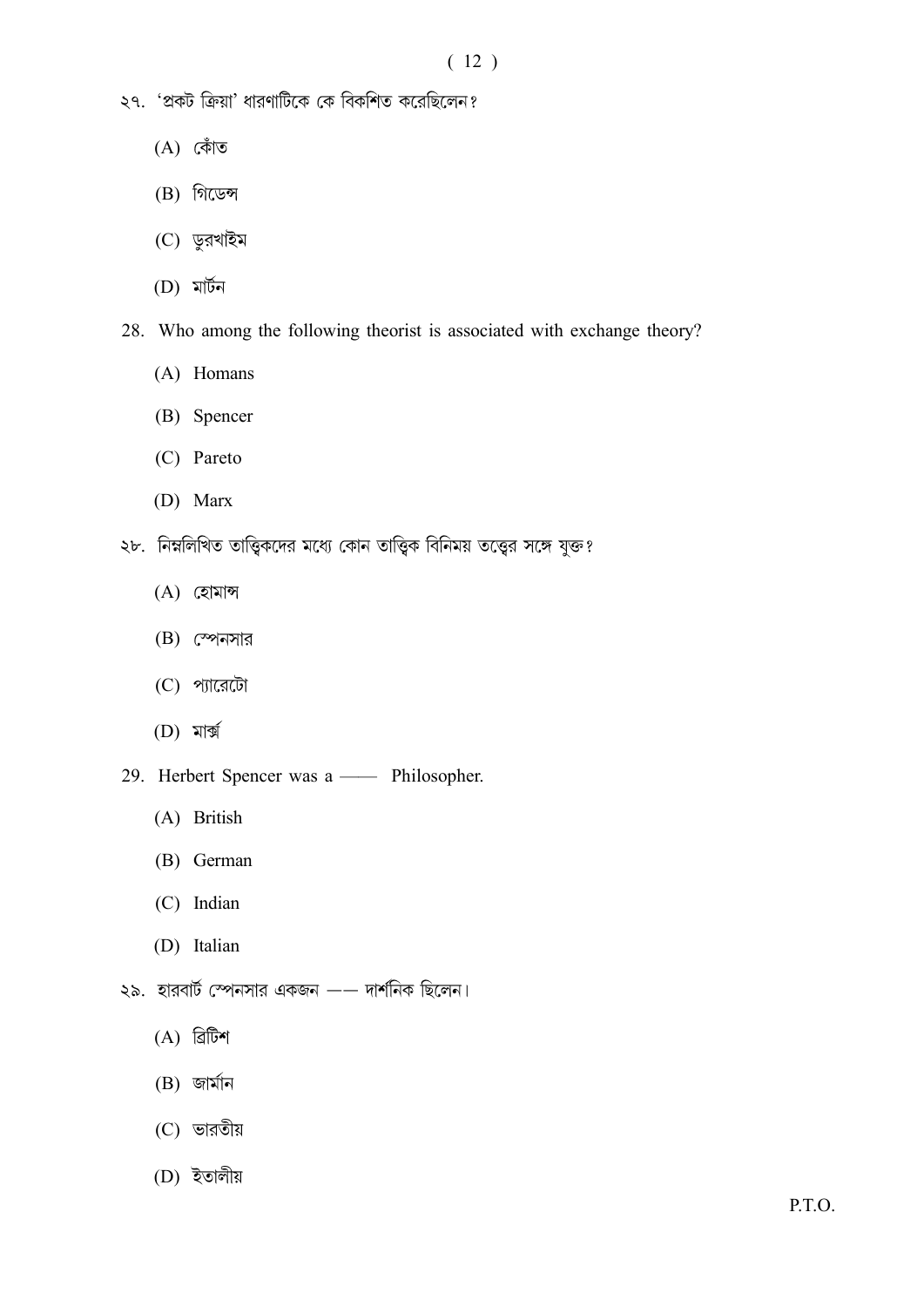## ( 13 )

————————

- 30. Who among the following theorist has analysed primitive culture?
	- (A) Merton
	- (B) Marx
	- (C) Coser
	- (D) Morgan
- ৩০. নিম্নলিখিত তাত্ত্বিকদের মধ্যে কে আদিম সংস্কৃতিকে বিশ্লেষণ করেছিলেন?
	- $(A)$  মাৰ্টন
	- (B)
	- $(C)$  কোজার
	- (D)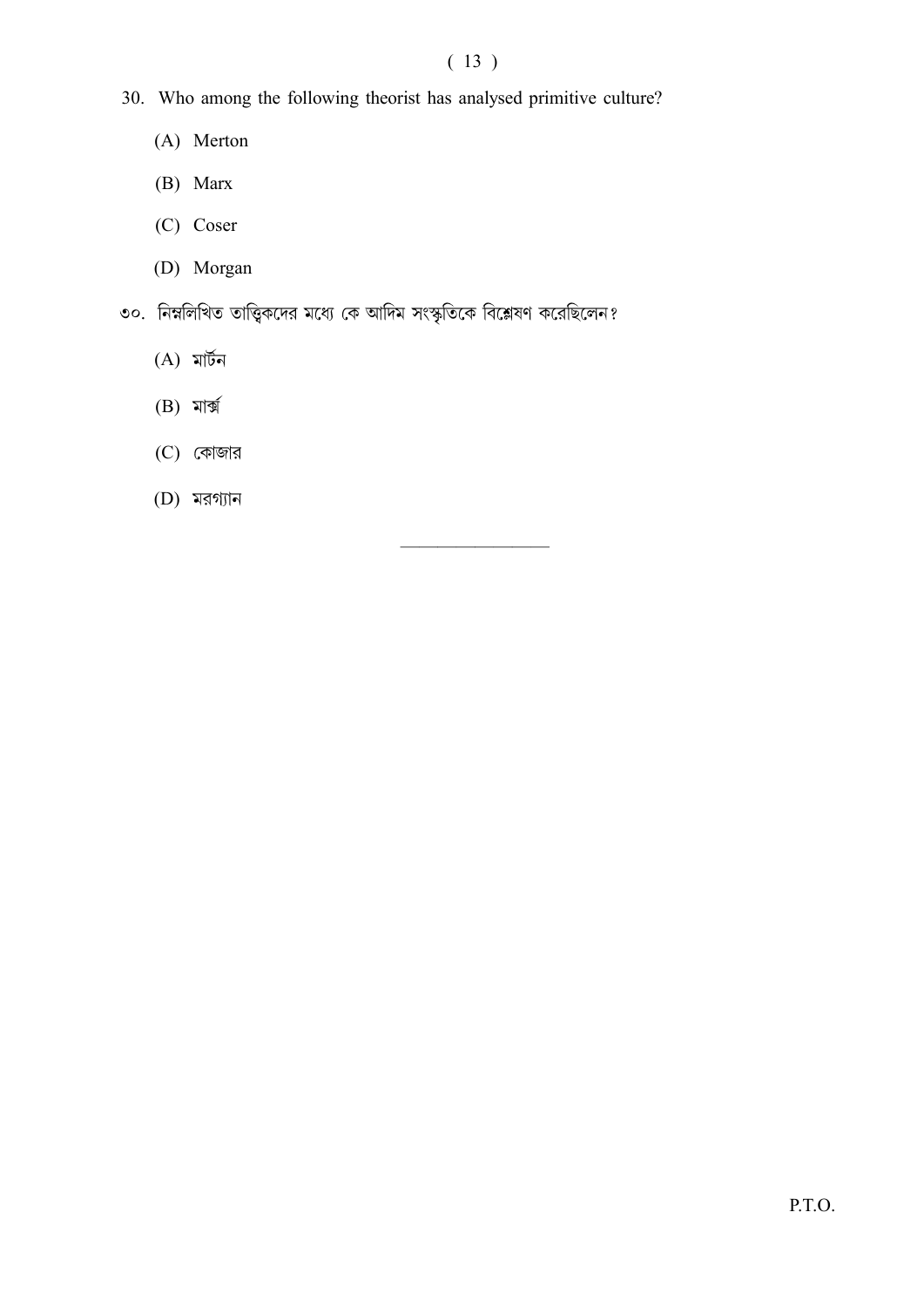## ( 14 )

## Paper Code : III - B

(Marks : 70)

The figures in the margin indicate full marks. Candidates are required to give their answers in their own words as far as practicable.

#### Group-A

| Answer any four questions from the following:                     |                                                                                                                     | $15\times4=60$ |  |  |
|-------------------------------------------------------------------|---------------------------------------------------------------------------------------------------------------------|----------------|--|--|
|                                                                   | 1. Define Sociological Theory. Discuss the different types of Sociological Theory.                                  | $5 + 10$       |  |  |
|                                                                   | 2. What are the main propositions of Functionalism? Discuss the contribution of Malinowski<br>to Functional Theory. | 15             |  |  |
|                                                                   | 3. Write in brief on the Divison of Labour in Society as developed by Emile Durkheim.                               | 15             |  |  |
|                                                                   | 4. Discuss the contribution of Homans in Exchange Theory.                                                           | 15             |  |  |
|                                                                   | 5. How did Max Weber show the role of Protestant Ethics in the development of capitalism?<br>Examine.               | 15             |  |  |
|                                                                   | 6. Discuss C. H. Cooley's theory of Symbolic Interactionism.                                                        | 15             |  |  |
|                                                                   | 7. Write briefly on Rabindranath Tagore's idea on Education.                                                        | 15             |  |  |
| <b>Group-B</b>                                                    |                                                                                                                     |                |  |  |
| Answer any two questions from the following:<br>$5 \times 2 = 10$ |                                                                                                                     |                |  |  |
|                                                                   | 1. Write a short note on Auguste Comte's ideas on positivism.                                                       |                |  |  |
|                                                                   | 2. What according to Durkheim is 'Totemism'?                                                                        |                |  |  |
|                                                                   | 3. Write a note on AGIL as developed by Talcott Parsons.                                                            |                |  |  |
|                                                                   | 4. Discuss Lewis Coser's idea on Functions of Conflict.                                                             |                |  |  |
|                                                                   |                                                                                                                     |                |  |  |

## বঙ্গানুবাদ

## বিভাগ-ক

| নিম্নলিখিত যে কোন <b>চারটি</b> প্রশ্নের উত্তর দাও ঃ                                         | $0$ ৶ $=$ ৪ $\times$ ১ |
|---------------------------------------------------------------------------------------------|------------------------|
| ১। সমাজতাত্ত্বিক তত্ত্বের সংজ্ঞা দাও। সমাজতাত্ত্বিক তত্ত্বের বিভিন্ন ধরনগুলি আলোচনা কর।     | $\alpha + 50$          |
| ২। ক্রিয়াবাদের মূল প্রস্তাবনাগুলি কী কী? ক্রিয়াবাদী তত্ত্বে ম্যালিনস্কির অবদান আলোচনা কর। | ১৫                     |

P.T.O.